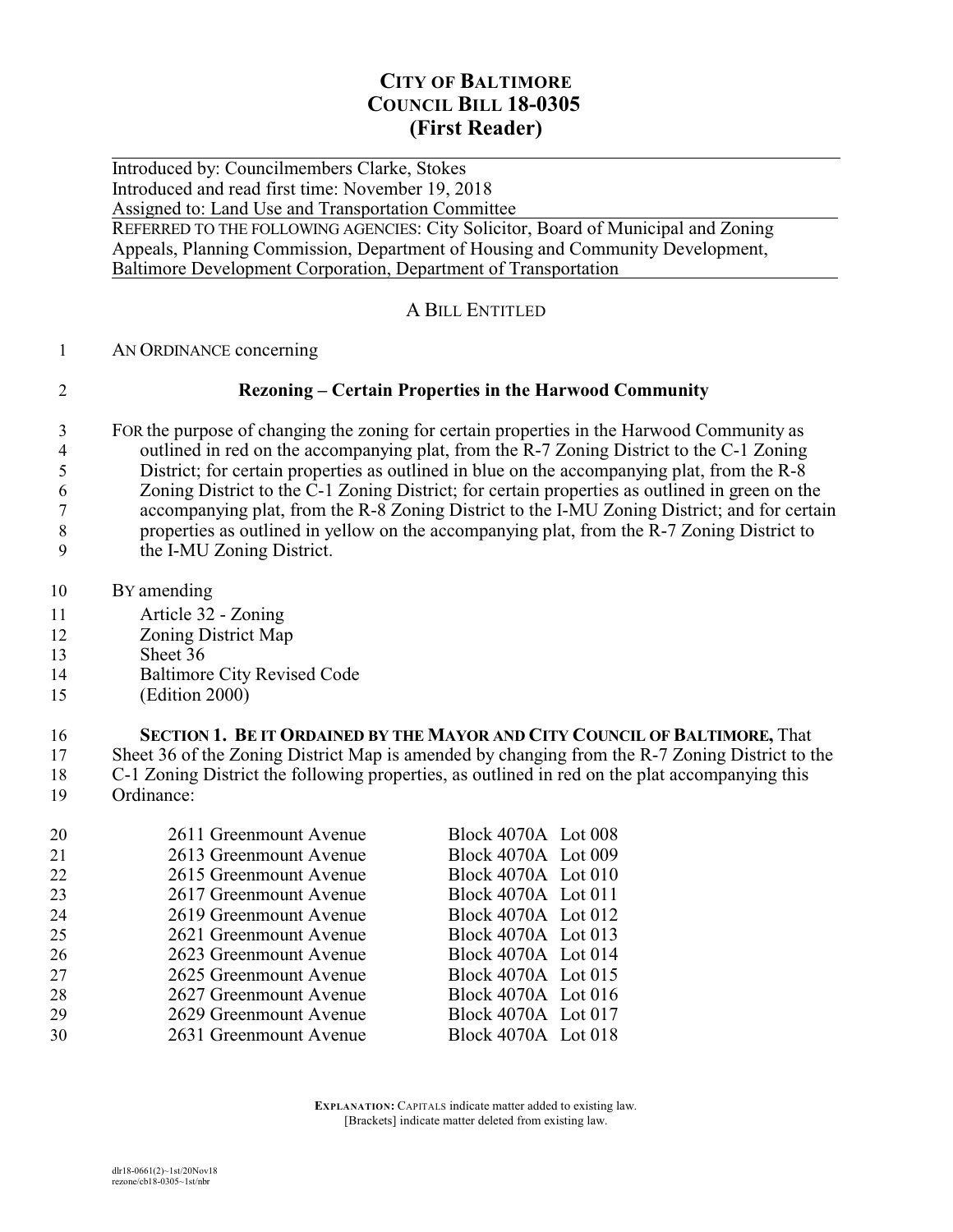## **Council Bill 18-0305**

| 1  | 2633 Greenmount Avenue    | Block 4070A Lot 019 |           |
|----|---------------------------|---------------------|-----------|
| 2  | 2635 Greenmount Avenue    | Block 4070A Lot 020 |           |
| 3  | 2637-39 Greenmount Avenue | Block 4070A Lot 021 |           |
| 4  | 2641 Greenmount Avenue    | Block 4070A Lot 023 |           |
| 5  | 2643 Greenmount Avenue    | Block 4070A Lot 024 |           |
| 6  | 2645 Greenmount Avenue    | Block 4070A Lot 025 |           |
|    | 2647 Greenmount Avenue    | Block 4070A Lot 026 |           |
| 8  | 2649 Greenmount Avenue    | Block 4070A Lot 027 |           |
| 9  | 2651 Greenmount Avenue    | Block 4070A Lot 028 |           |
| 10 | 2701 Greenmount Avenue    | Block 4071          | Lot $001$ |
| 11 | 2703 Greenmount Avenue    | Block 4071          | Lot $002$ |
| 12 | 2705 Greenmount Avenue    | <b>Block 4071</b>   | Lot $003$ |
| 13 | 2707 Greenmount Avenue    | <b>Block 4071</b>   | Lot $004$ |
| 14 | 2709 Greenmount Avenue    | <b>Block 4071</b>   | Lot $005$ |
| 15 | 2711 Greenmount Avenue    | <b>Block 4071</b>   | Lot $006$ |
| 16 | 2713 Greenmount Avenue    | <b>Block 4071</b>   | Lot $007$ |
| 17 | 2715 Greenmount Avenue    | <b>Block 4071</b>   | Lot $008$ |
| 18 | 2717 Greenmount Avenue    | <b>Block 4071</b>   | Lot $009$ |
| 19 | 2719 Greenmount Avenue    | <b>Block 4071</b>   | Lot $010$ |
|    |                           |                     |           |

 **SECTION 2. AND BE IT FURTHER ORDAINED,** That Sheet 36 of the Zoning District Map is 21 amended by changing from the R-8 Zoning District to the C-1 Zoning District the following<br>22 properties, as outlined in blue on the plat accompanying this Ordinance: properties, as outlined in blue on the plat accompanying this Ordinance:

| 23 | 500 East 27 <sup>th</sup> Street | <b>Block 4071</b><br>Lot $057$ |
|----|----------------------------------|--------------------------------|
| 24 | 502 East $27th$ Street           | <b>Block 4071</b><br>Lot $056$ |
| 25 | 504 East 27th Street             | Lot $055$<br><b>Block 4071</b> |
| 26 | 506 East $27th$ Street           | <b>Block 4071</b><br>Lot $054$ |
| 27 | 508 East $27th$ Street           | Block 4071 Lot 053             |
| 28 | $510$ East $27th$ Street         | Block 4071 Lot 052             |
| 29 | 501 East $27th$ Street           | Block 4070A Lot 029            |
| 30 | 503 East 27th Street             | Block 4070A Lot 030            |
| 31 | 505 East $27th$ Street           | Block 4070A Lot 031            |
| 32 | 507 East $27th$ Street           | Block 4070A Lot 032            |
| 33 | 509 East $27th$ Street           | Block 4070A Lot 033            |
| 34 | 511 East $27th$ Street           | Block 4070A Lot 034            |

 **SECTION 3. AND BE IT FURTHER ORDAINED,** That Sheet 36 of the Zoning District Map is amended by changing from the R-8 Zoning District to the I-MU Zoning District the following properties, as outlined in green on the plat accompanying this Ordinance:

| 38 | 2632 Mathews Street | Block 4070A Lot 047 |  |
|----|---------------------|---------------------|--|
| 39 | 2634 Mathews Street | Block 4070A Lot 048 |  |
| 40 | 2636 Mathews Street | Block 4070A Lot 049 |  |
| 41 | 2638 Mathews Street | Block 4070A Lot 050 |  |
| 42 | 2640 Mathews Street | Block 4070A Lot 051 |  |
| 43 | 2642 Mathews Street | Block 4070A Lot 052 |  |
| 44 | 2644 Mathews Street | Block 4070A Lot 053 |  |
| 45 | 2646 Mathews Street | Block 4070A Lot 054 |  |
| 46 | 2714 Mathews Street | Block 4071 Lot 032  |  |
|    |                     |                     |  |